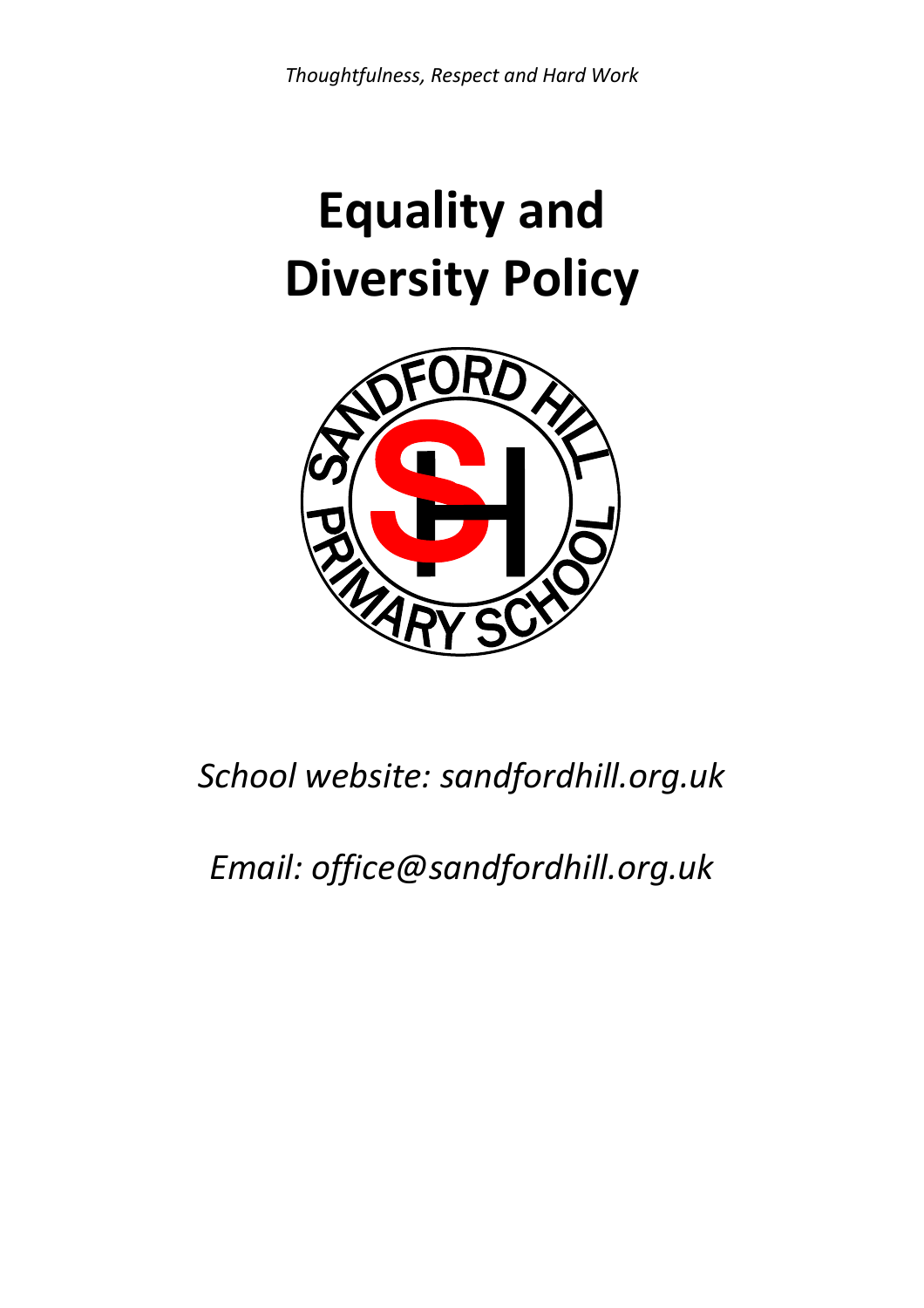# **1. Statement**

At Sandford Hill Primary School we aim to meet our obligations under the public sector equality duty by having due regard to the need to:

- Eliminate discrimination and other conduct that is prohibited by the Equality Act 2010
- Advance equality of opportunity between people who share a protected characteristic and people who do not share it
- Foster good relations across all characteristics between people who share a protected characteristic and people who do not share it

Our Equality and Diversity Policy strives to ensure that no member of the school community or any person in contact with the school receives less favourable treatment on any grounds which cannot be shown to be justified. Areas include; race, colour, nationality, ethnic or national origin, religion, gender, marital status, responsibility for children or other dependents, disability, sexual orientation, age or spent convictions.

Treating all people with **thoughtfulness and respect** and recognising the value of each individual are key elements of our school ethos. This means a continuing commitment to ensuring that our services meet the individual needs of pupils in our school and actively valuing the diverse lifestyles and cultures both locally and nationally. As well as working to promote this within our school we strive to embed these values into our children, so that they embrace difference and are able to live harmoniously in a diverse society. We also have a commitment to ensuring that our employment practices are fair and promote equality.

We will ensure that the aims of this policy are reflected in all of our policies, practices and procedures. In accordance with our statement and school values we aim to:

- respect the human rights of all our pupils;
- educate our pupils and staff about equality and diversity; and
- respect the equal rights of our staff and other members of the school community.

#### **Aim 1**: All learners are of equal value

All learners and potential learners are of equal value and benefit equally from school policies, practices and curriculum equity whatever their ability, background, gender or cultural identity.

#### **Aim 2**: Relevant differences are recognised

Policies, practices and our school curriculum do not discriminate but may be scaffolded to take account of differences of life experience, outlook, background, and in the kinds of challenges and disadvantage which people may face.

**Aim 3**: We foster positive attitudes, relationships and a shared sense of belonging

Policies and our school curriculum promote positive attitudes and interaction, mutual respect and good relations between people of different ability, background, gender or cultural identity.

#### **Aim 4**: Staff recruitment, retention and development

Policies and procedures benefit all employees and potential employees in recruitment, professional development and promotion. Steps are taken to positively promote equality, especially where there is evidence of inequality.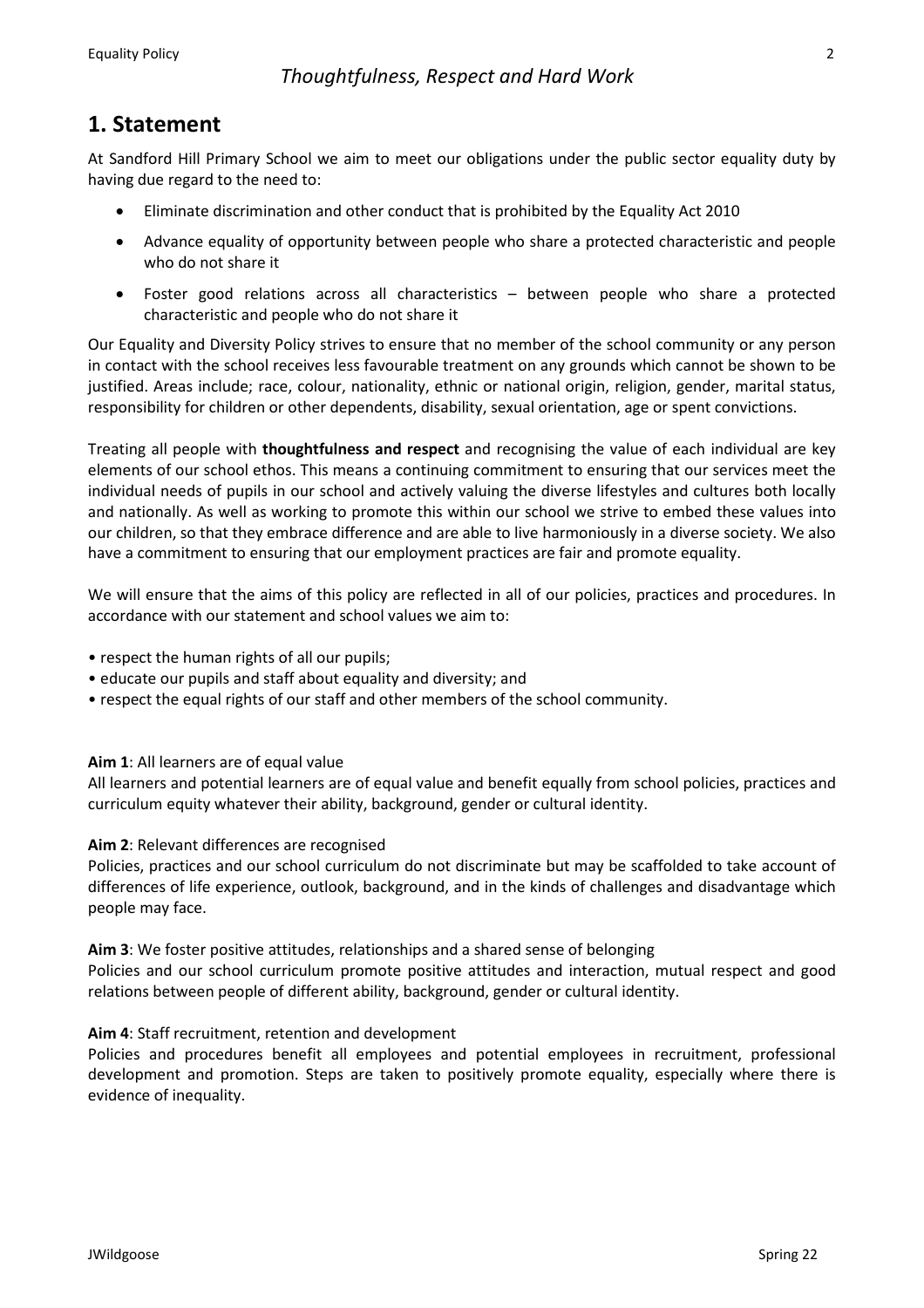# **2. Roles and responsibilities**

The governing body will:

- ensure that the equality information and objectives as set out in this statement are published and communicated throughout the school, including to staff, pupils and parents, and that they are reviewed and updated at least once every four years;
- delegate responsibility for monitoring the achievement of the objectives on a daily basis to the Headteacher;
- consider annually any issues that might have arisen and how these have been / are being addressed;
- ensure it is familiar with all relevant legislation and the contents of this document; and
- attend appropriate equality and diversity training.

•

#### The Headteacher will:

- Promote knowledge and understanding of the equality objectives amongst staff and pupils;
- Monitor success in achieving the objectives and report back to governors;

All staff will:

- support the headteacher in promoting knowledge and understanding of the equality and diversity amongst pupils;
- foster good relationships between pupils and with parents;
- deal with prejudice-related incidents;
- be able to recognise and tackle bias and stereotyping;
- support the PSHE Leader in identifying any curriculum training needs;
- All school staff are expected to have regard to this document and to work to achieve the objectives as set out in section 8.

# **3. Contextual analysis**

At Sandford Hill Primary School there are 468 children on roll. The Index of multiple deprivation shows that 249 Sandford Hill pupils (52.7%) are from the 20% most deprived households. Indeed, since 2016 the percentage of pupils (excluding nursery) who are eligible for free school meals has increased by 186%. There is a 3-year Pupil Premium Strategy document in place to meet the needs of our most deprived pupils.

The SEND register remains stable at 11.8% of pupils on roll. However, there has been an increasing number of pupils who have been identified as having SEMH (Social, Emotional and Mental Health issues). To address this growing trend, we have established the Home Hub and plan to develop the support for SEMH children, with the senior inclusion support assistant qualified as a registered ELSA (Emotional Literacy Support Assistant).

The school pupil population includes 20 ethnic groups. The White British percentage (85%) has remained similar over a sustained period of time. The EAL (English as an Additional Language) register remains stable at 10% of the school register with 24 different languages. We continue to support these pupils with an EAL teaching assistant 3 days a week. At the time this policy was written, there are four Looked After Children and three Previously Looked After Children.

3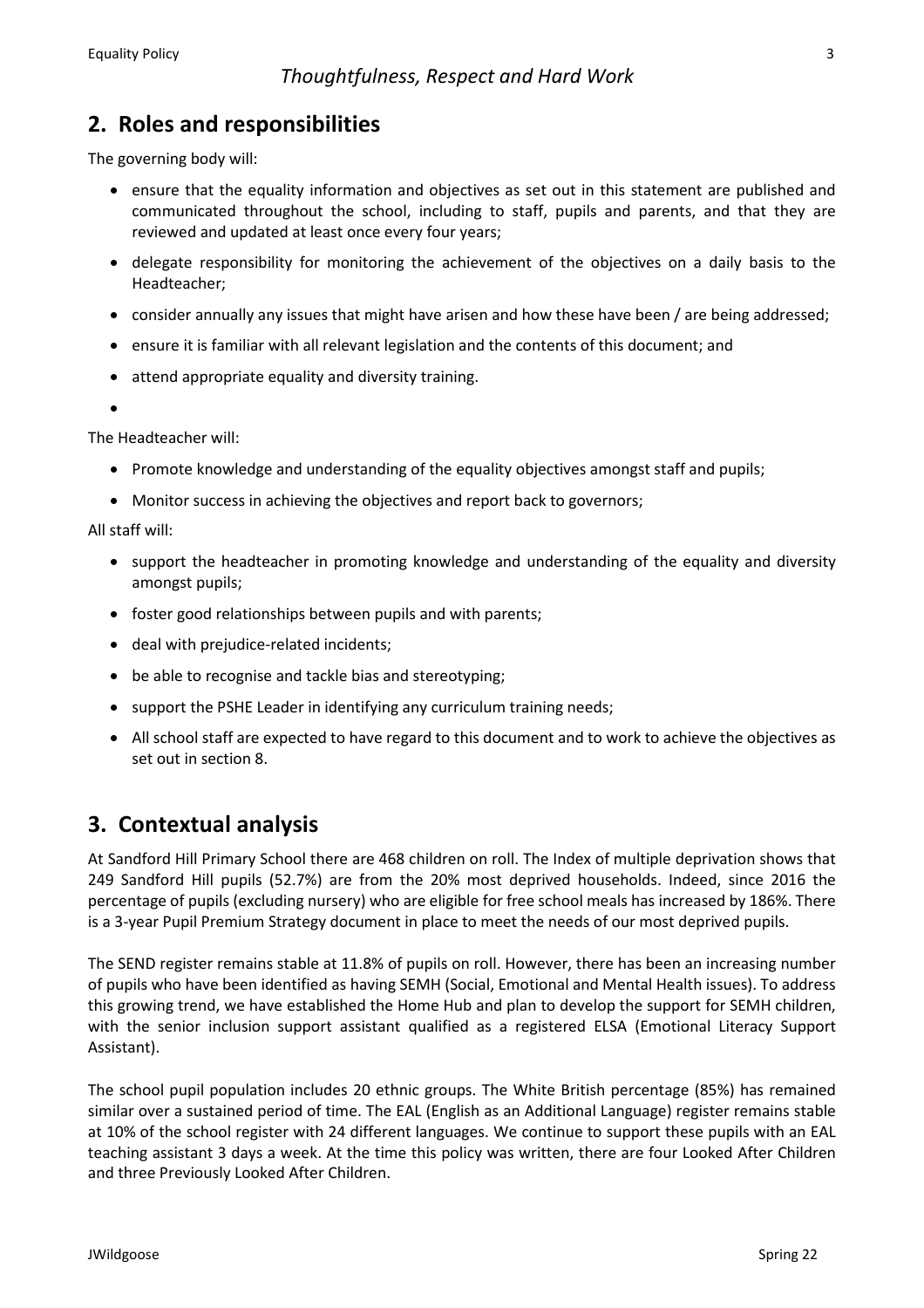# **4. Advancing equality of opportunity**

As set out in the DfE guidance on the Equality Act, the school aims to advance equality of opportunity by:

- removing or minimising disadvantages suffered by people which are connected to a particular characteristic they have (e.g., pupils with disabilities, or gay pupils who are being subjected to homophobic bullying);
- taking steps to meet the particular needs of people who have a particular characteristic (e.g., enabling Muslim pupils to pray at prescribed times); and
- encouraging pupils who have a particular characteristic to participate fully in any activities (e.g., encouraging all pupils to be involved in the full range of school activities).

# **5. Fostering good relations**

Our school aims to foster good relations between those who share a protected characteristic and those who do not share it by:

- Promoting tolerance, friendship and understanding of a range of religions and cultures through different aspects of our curriculum. This includes teaching in RE, and personal, social, health and economic (PHSE) education, but also activities in other curriculum areas.
- Holding assemblies dealing with relevant issues and we will also invite external speakers to contribute.
- Working with our local community.
- We have developed links with people and groups who have specialist knowledge about particular characteristics, which helps inform and develop our approach.

### **6. Equality considerations in decision-making**

The school ensures it has due regard to equality considerations whenever significant decisions are made.

The school always considers the impact of significant decisions on particular groups. For example, when a school trip or activity is being planned, the school considers whether the trip:

- cuts across any religious holidays;
- is accessible to pupils with special educational needs and disabilities; and
- has equivalent facilities for boys and girls.

The school keeps a written record (known as an Equality Impact Assessment) to show we have actively considered our equality duties and asked ourselves relevant questions. This is recorded at the same time as the risk assessment when planning school trips and activities. The record is completed by the member of staff organising the activity and is stored electronically with the completed risk assessment.

### **7. Links with other policies**

This document links to the following policies:

- DDA Policy
- PHSE/RSE Policies
- RE Policy
- Relationships Policy